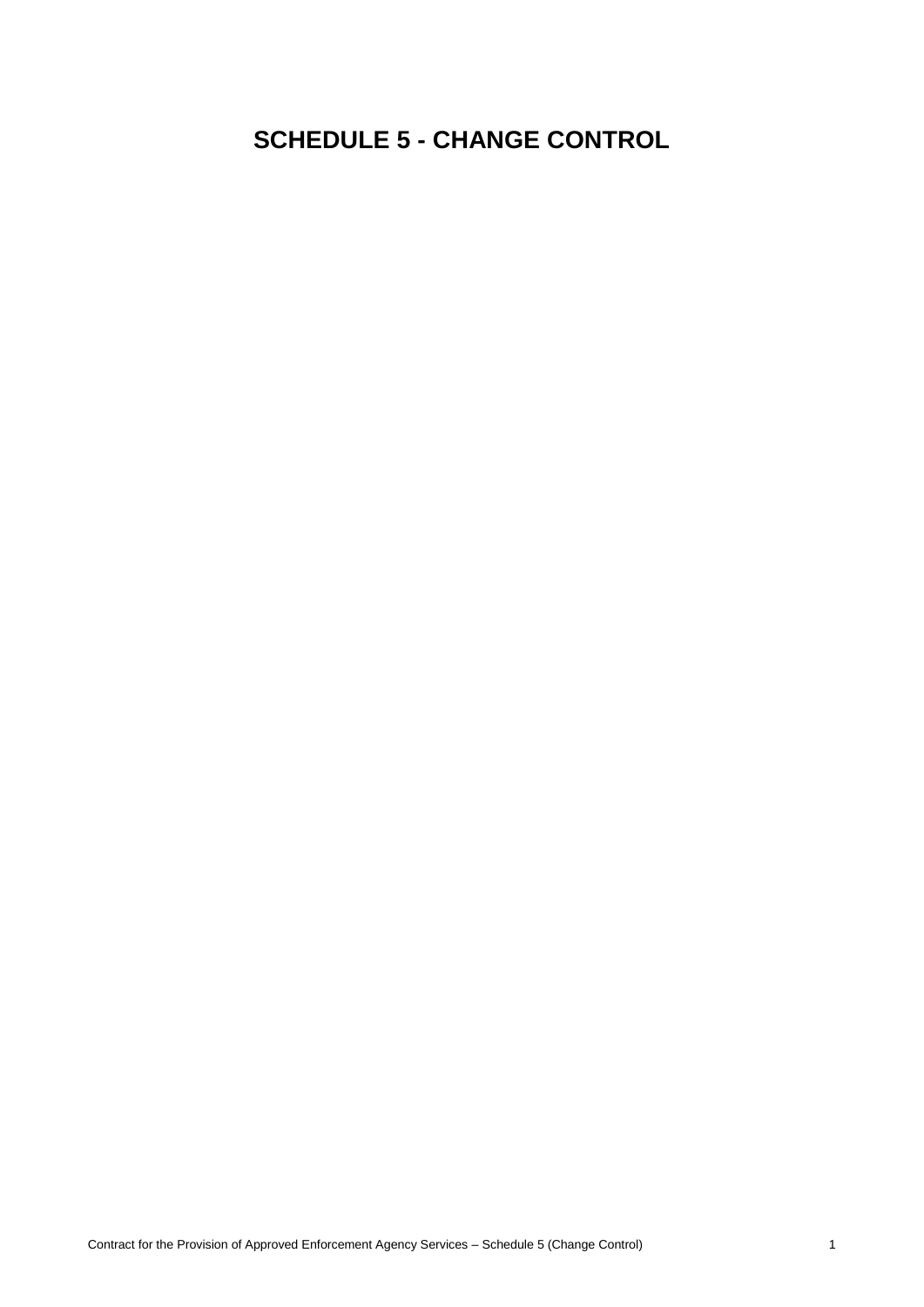## **Contract Change Notice ("CCN")**

| CCN:<br><b>Contract Reference Number &amp; Title</b><br><b>Variation Title</b><br><b>Number of Pages</b> |
|----------------------------------------------------------------------------------------------------------|
|----------------------------------------------------------------------------------------------------------|

WHEREAS the Service Provider and the Authority entered into a Contract for the supply of [project name] dated [dd/mm/yyyy] (the "**Original Contract**") and now wish to amend the Original Contract

## IT IS AGREED as follows

1. The Original Contract shall be amended as set out in this CCN:

| Change Requestor / Originator                                                         |                                |   |
|---------------------------------------------------------------------------------------|--------------------------------|---|
| Summary of Change                                                                     |                                |   |
| Reason for Change                                                                     |                                |   |
| Revised Contract Price (if any)                                                       | <b>Original Contract Value</b> | £ |
|                                                                                       | Previous<br>Contract           | £ |
|                                                                                       | Changes                        |   |
|                                                                                       | Contract Change Note           | £ |
|                                                                                       | [x]                            |   |
|                                                                                       | <b>New Contract Value</b>      | £ |
| Revised Pricing and Performance Schedule                                              |                                |   |
| (if any)                                                                              |                                |   |
| description of the Variation,<br>Detailed                                             |                                |   |
| including (as relevant):                                                              |                                |   |
| revised Specification (See Annexe<br>$\lceil x \rceil$                                |                                |   |
| for Details)                                                                          |                                |   |
| revised Service Provider Solution                                                     |                                |   |
| revised (or new) Implementation Plan                                                  |                                |   |
| any other changes to the terms and                                                    |                                |   |
| conditions of the Original Contract                                                   |                                |   |
| [Note: any change to the Original Contract<br>should be added as an Annex to the CCN1 |                                |   |
|                                                                                       |                                |   |
| Revised Contract Period (if applicable)                                               |                                |   |
| (if<br>Change in Contract<br>Manager(s)                                               |                                |   |
| applicable)                                                                           |                                |   |

- 2. Save as amended in the CCN all other terms of the Original Contract remain effective.
- 3. The CCN takes effect from the date on which both Parties confirm acceptance of its terms via Bravo.